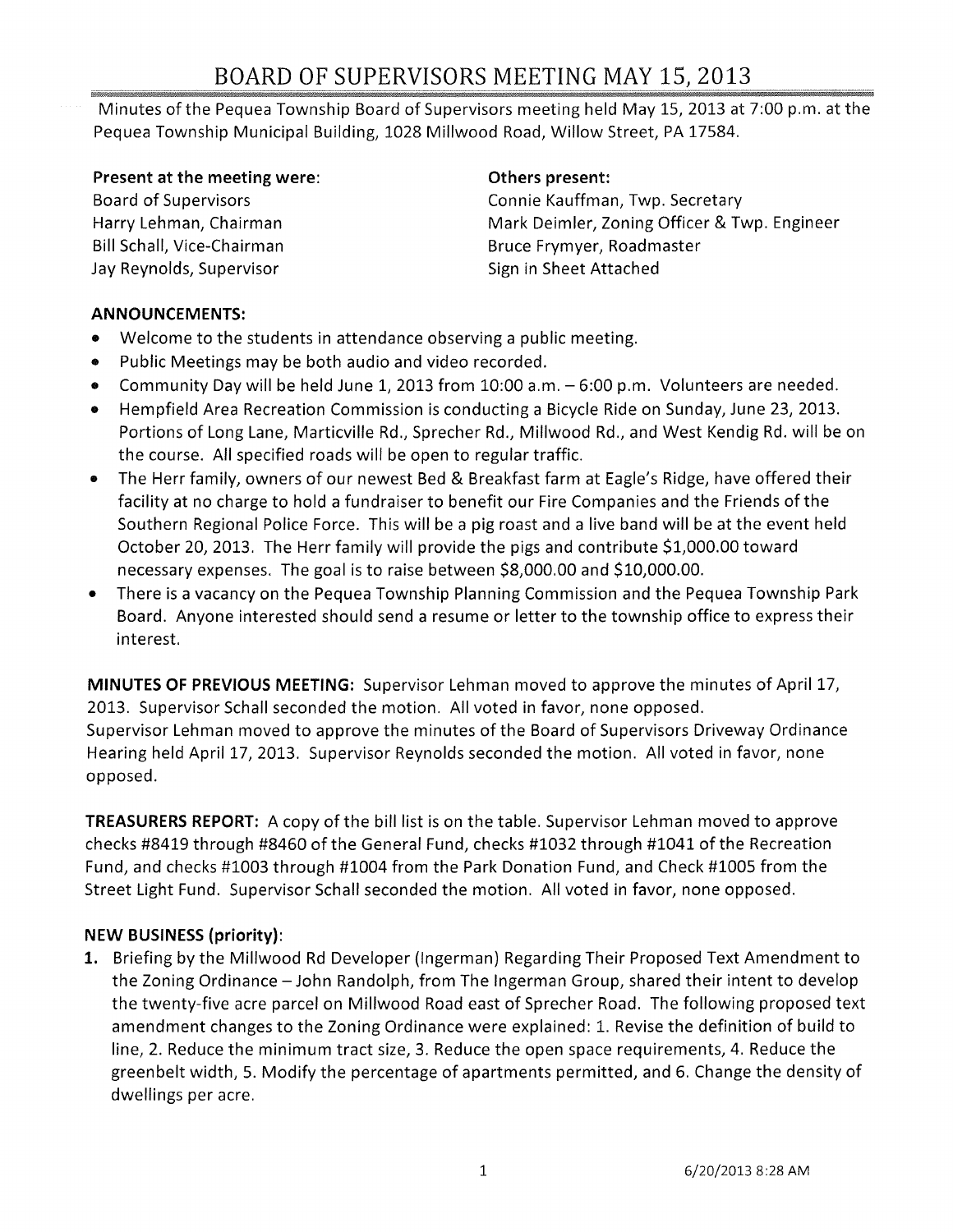# OLD BUSINESS:

- **1.** Southern Lancaster County Inter-Municipal Agreement (EMC) Supervisor Reynolds gave an update and tabled the item.
- 2. Authorize Purchase of Backhoe Supervisor Lehman explained how we could reallocate funds in the budget, by resolution, to pay cash for the backhoe and moved to pass Pequea Township Resolution #380-2013. Supervisor Schall seconded the motion. All voted in favor, none opposed. Supervisor Lehman moved to pass Pequea Township Resolution #381-2013. Supervisor Reynolds seconded the motion. All voted in favor, none opposed.
- 3. Discuss and Consider Resolution # 2013 Public Comment Format Supervisor Schall moved to adopt Resolution #382-2013. Supervisor Reynolds seconded the motion. All voted in favor, none opposed. The intent was for the Resolution to take effect after this meeting.

## NEW BUSINESS:

- 2. Request the Elimination of the Three Meeting Delay for Pequea Township with Lancaster County Planning Commission - Zoning Officer Mark Deimler explained the three month delay policy is outdated and would like to ask the county to revise the policy for Pequea Township. Supervisor Schall moved to request the elimination of the three meeting delay for Pequea Township with Lancaster County Planning Commission. Supervisor Lehman seconded the motion. All voted in favor, none opposed. The Township Secretary was asked to send a letter requesting the revision.
- 3. Comprehensive Plan Steering Committee Members Supervisor Lehman moved to create a fivemember Comprehensive Plan Steering Committee consisting of BOS Chairman Harry Lehman, Township Zoning Officer Mark Deimler, Rettew Associates representative Jim Caldwell, Lancaster County Planning Commission representative Melissa Kelly, and Pequea Township Planning Commission member Richard Cornogg. Supervisor Schall seconded the motion. All voted in favor, none opposed.
- 4. Public Gathering Ordinance Authorize to Advertise Supervisor Lehman moved to authorize the Township Secretary to advertise the Public Gathering Ordinance and set the hearing date for June 19, 2013 at 6:45 p.m. Supervisor Schall seconded the motion. All voted in favor, none opposed.
- 5. PennDOT Traffic Signal Permit Authorize to Sign Supervisor Lehman moved the BOS authorize the signature of the mylar. Supervisor Schall seconded the motion. All voted in favor, none opposed. The Roadmaster clarified that PennDOT did not supply this plan permit to us at the time the changes to the intersection were made.
- 6. Hire & Set Wages for Full-Time Road Crew Worker Effective May 06, 2013 Supervisor Lehman moved to hire Jeffrey Fry as full-time employee effective May 6, 2013. Supervisor Reynolds seconded the motion. All voted in favor, none opposed. Supervisor Lehman moved to set wages for Jeffrey Fry as follows: starting hourly wage at \$17.00 per hour and after a successful ninety-day review increase his hourly wage to \$18.00 per hour. Supervisor Schall seconded the motion. All voted in favor, none opposed.
- 7. Discuss and Consider Resolution \_\_\_-2013 Escalator Clause Supervisor Lehman moved to pass Pequea Township Resolution #383-2013. Supervisor Schall seconded the motion. All voted in favor, none opposed.
- 8. Historic Preservation Trust Preservation Action Committee Supervisor Lehman explained they would like to update the list of historic properties in the twp and they will be at our June meeting for a presentation.
- 9. Discuss and Consider Resolution to Designate "New" Agent for Tropical Depression Lee -Supervisor Lehman moved to adopt DAP-3 Designation of Agent Resolution for Tropical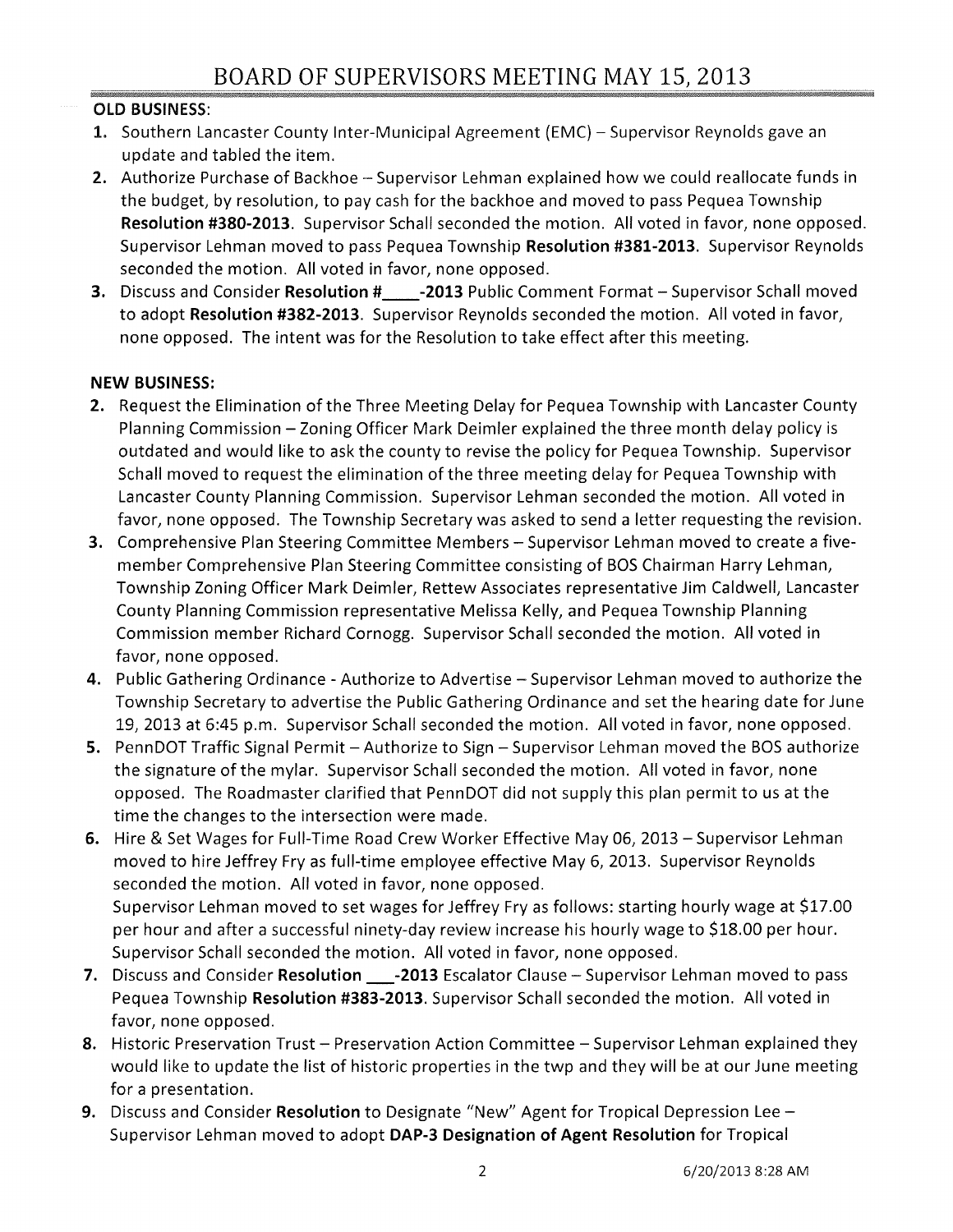# BOARD OF SUPERVISORS MEETING MAY 15, 2013

Depression Lee FEMA #40-30 designating the township agent to be Lori Ann Leitch and to authorize to sign necessary close-out forms. All voted in favor, none opposed. Supervisor Lehman moved to clarify the motion to adopt DAP-2 Designation of Agent Resolution for Tropical Depression Lee FEMA #40-30 designating the township agent to be Lori Ann Leitch and to authorize to sign necessary close-out forms. Supervisor Reynolds seconded the motion. All voted in favor, none opposed.

10. Accept the Resignation of Lew Witmer from Park & Recreation Board – Supervisor Lehman moved to accept the resignation of Lew Witmer from the Park & Recreation Board effective May 8, 2013. Supervisor Schall seconded the motion. All voted in favor, none opposed. The Township Secretary was asked to write a letter of appreciation.

#### DEPARTMENTAL REPORTS:

Road Crew - Report on file.

Zoning/Code Officer - Report on file.

Southern Regional Police Department - April Monthly Report is on the table. Officer Blank delivered the report.

Southern Regional Police Commission - April Meeting Minutes are on the table.

Southern Lancaster County Inter-Municipal Council - Supervisor Reynolds said there is a meeting next week.

Emergency Management Coordinator - Supervisor Reynolds encouraged anyone in the township to submit a letter of interest for the Assistant EMC position and asked the Township Secretary to email the fire companies.

PEQUEA TOWNSHIP ZONING HEARING BOARD - Hearing held May 7.

### ADVISORY BOARD REPORTS:

Pequea Township Planning Commission - Meeting held April 24, 2013.

Pequea Township Park & Recreation Board - Meeting held May 8. Minutes are on the table.

MEETING ADJOURNED at 8:08 p.m.

Respectfully submitted,

Connie Kaupman

Connie Kauffman, Township Secretary